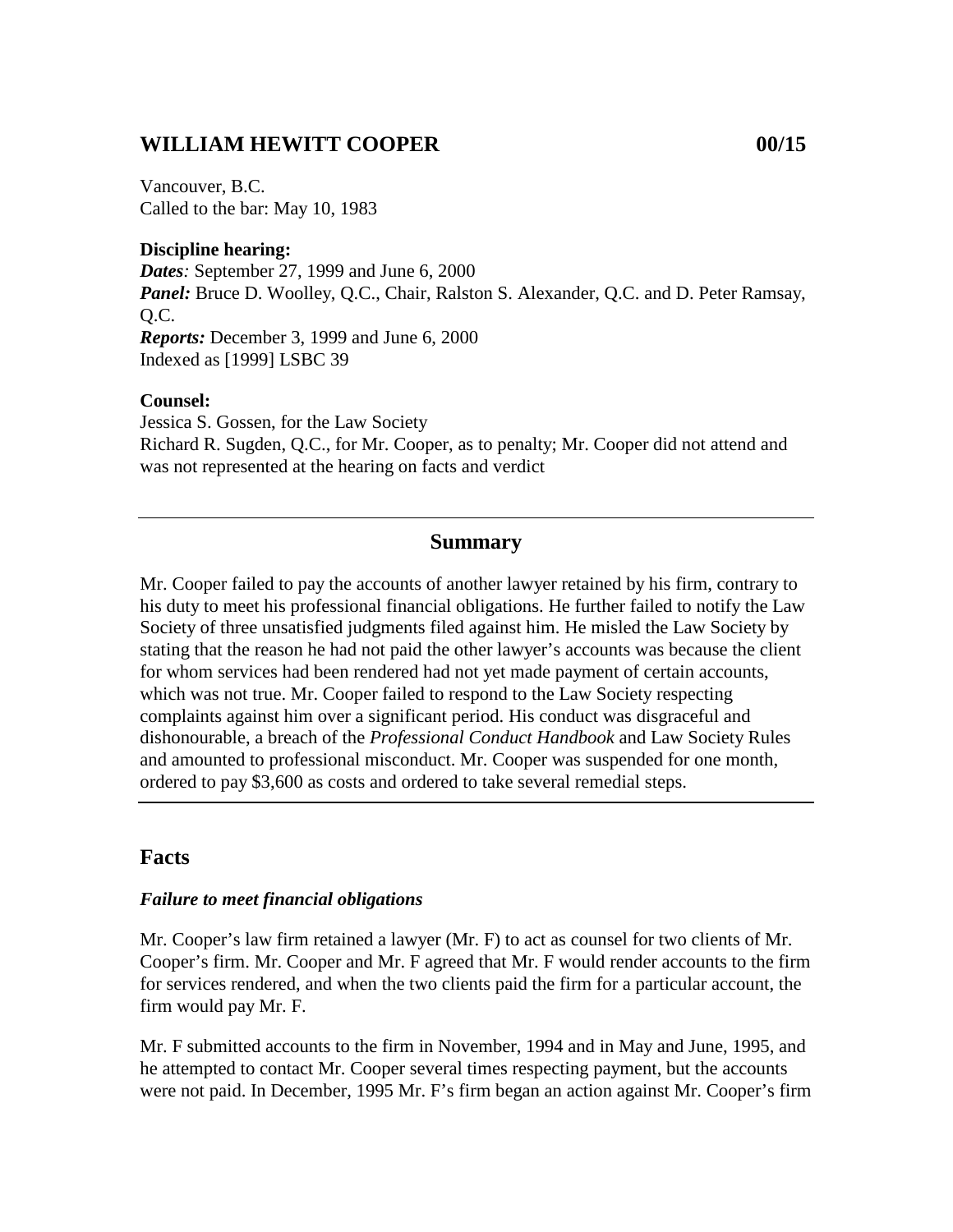for \$15,225.86, which was the amount of his outstanding accounts. In February, 1996 Mr. F and Mr. Cooper entered into a consent judgment and agreed to a payment schedule and further agreed that the judgment would not be filed if the payment schedule were honoured. Over the course of the payment schedule, Mr. Cooper's firm provided four cheques (in March, July, August and September, 1996) that were returned for insufficient funds.

Mr. F commenced a small claims action to recover the outstanding balance and obtained default judgment for \$8,422.76.

### *Failure to notify Law Society of unsatisfied judgments*

Mr. Cooper failed to notify the Law Society in writing that three monetary judgments were filed against him that had not been satisfied within seven days, as required by the Law Society Rules:

- the default judgment for \$8,422.76 held by Mr. F and filed on January 17, 1997;
- a consent judgment for \$45,000 held by Ms. S (who was another lawyer retained by Mr. Cooper's firm) and filed on February 27, 1997;
- a consent judgment for \$55,883.53 held by a bank and filed on June 16, 1997.

Mr. Cooper did not notify the Law Society of any of these judgments against him until August 24, 1997.

### *Misleading the Law Society*

In April, 1997 Mr. Cooper wrote to the Law Society respecting a complaint by Mr. F. Mr. Cooper explained in his letter that the reason he had not paid Mr. F's accounts was because he had not received payment of certain accounts from one of the clients for whom Mr. F had rendered services. In fact this was not true as the client had paid Mr. Cooper's firm for the services.

### *Failing to respond to the Law Society*

On one complaint matter, Mr. Cooper failed to reply promptly, or at all, to Law Society correspondence dated October 31, November 19 and December 8, 1997 and January 7, 1998 and a telephone call on January 14, 1998.

On another complaint, Mr. Cooper failed to reply promptly, or at all, to Law Society correspondence dated January 15, February 17, March 9, March 19 and April 14, 1999 or to a telephone call on March 26, 1999.

## **Decision**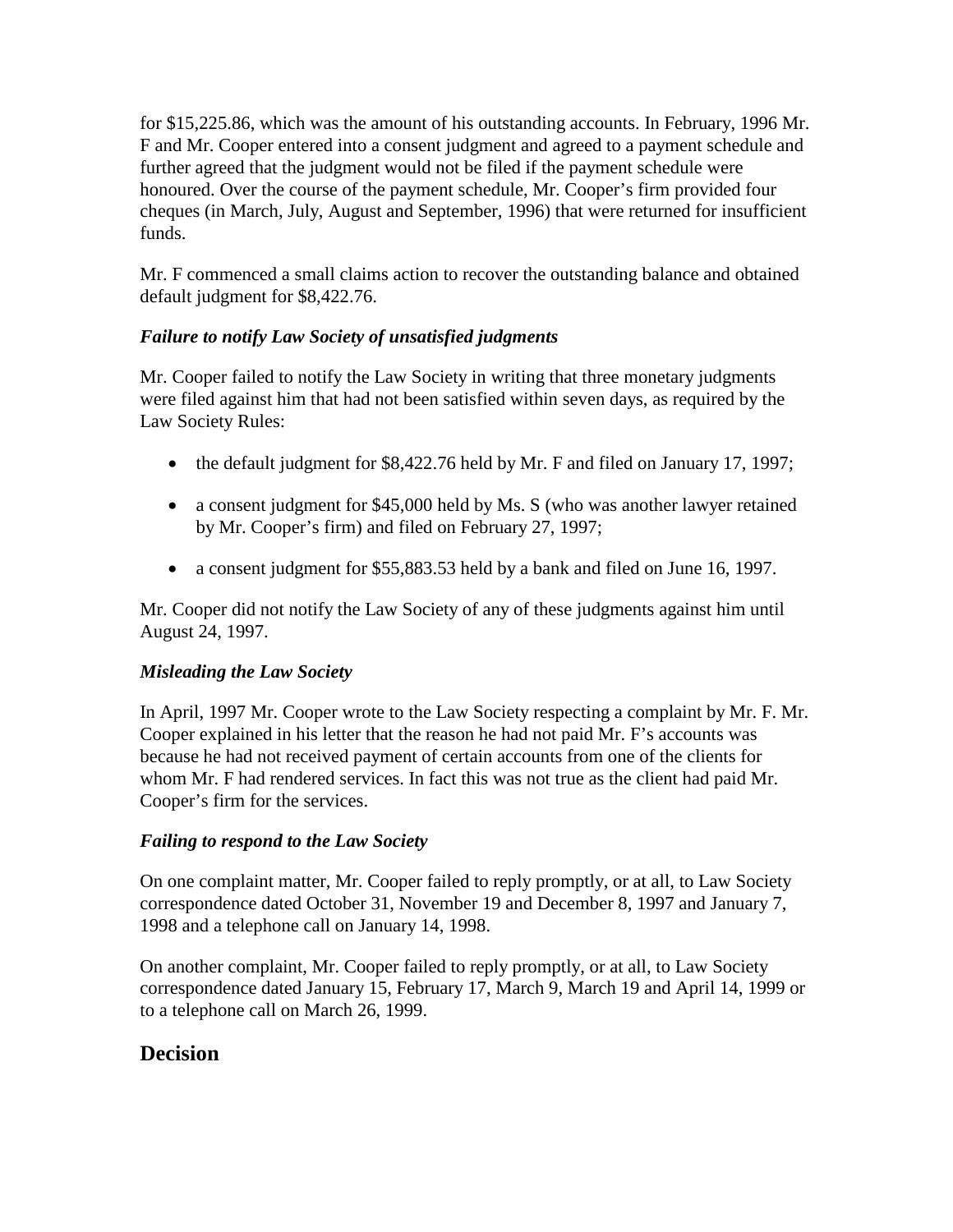The hearing panel found that Mr. Cooper had breached the *Professional Conduct Handbook,* in particular Chapter 2, Rule 1 (Dishonourable conduct), Chapter 2, Rule 2 (Duty to meet financial obligations) and Chapter 13, Rule 3 (Responding to Law Society correspondence). He had also breached Law Society Rule 3-44 (Failure to satisfy judgment).

The hearing panel found that, in all the circumstances, Mr. Cooper's conduct was disgraceful and dishonourable and amounted to professional misconduct.

# **Penalty**

The hearing panel considered a number of factors with respect to penalty. The panel noted that Mr. Cooper did not disclose his difficulties with the Law Society until confronted by another lawyer in his firm; that he had an acknowledged problem with alcohol but had not yet entered treatment; and that his failure to respond to the Law Society involved a number of incidents over a long period of time.

The panel also took into account that Mr. Cooper appeared to be a very talented lawyer and had no discipline record. A medical evaluation concluded that, although Mr. Cooper had avoided difficult problems through alcohol or procrastination, there was a low likelihood of him having further problems with the Law Society.

The panel noted that it had a duty to protect the public, which protection could be accomplished in varying degrees by deterrence, rehabilitation and punishment. While the panel did not think penalty was the means by which to deter Mr. Cooper from further misconduct, it was mindful of the need to send a message to the rest of the profession that such conduct is unacceptable.

The panel expressed sympathy for the difficulties suffered by Mr. Cooper, but stated that he must accept responsibility for his actions. A fine was not a fitting punishment and not in the public interest, given his financial situation and obligations to support his family. In circumstances in which a lawyer has lied, a suspension will follow, except in the most exceptional circumstances.

The panel ordered that Mr. Cooper:

- 1. be suspended for one month, effective July 12, 2000;
- 2. pay \$3,600 as costs of the discipline proceedings, payable in monthly instalments of \$300;
- 3. not practise on his own for two years (unless relieved of this condition by the Discipline Committee) and report any changes in employment to the Law Society;
- 4. arrange for regular meetings with a partner in the law firm with which he practises and consent to that partner reporting to the Law Society on the meetings and on any relevant changes respecting Mr. Cooper's work and personal situation;